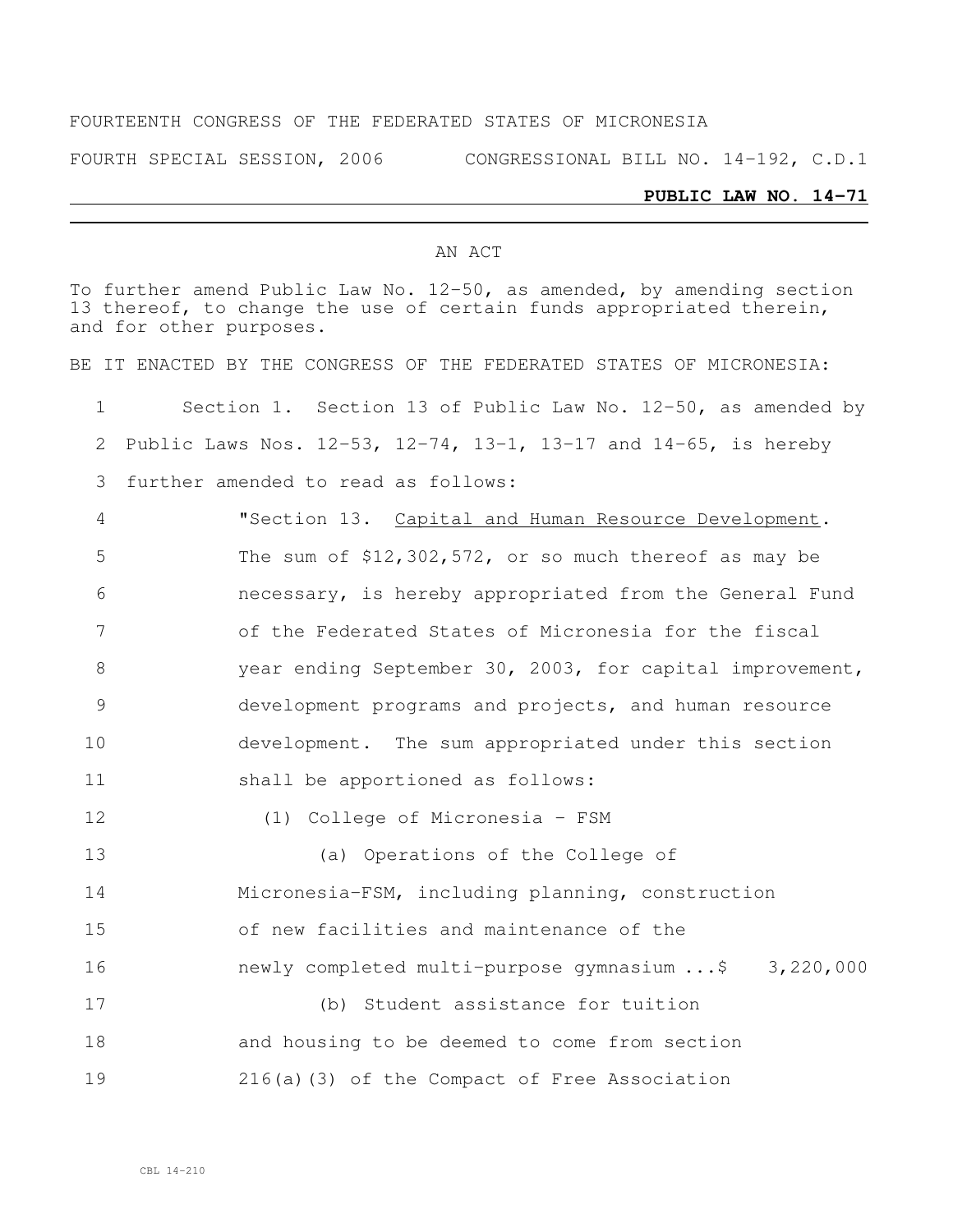| 1            | PROVIDED that only students maintaining        |         |
|--------------|------------------------------------------------|---------|
| $\mathbf{2}$ | a passing grade point average will be eligible |         |
| 3            | to receive these grants \$ 475,000             |         |
| 4            | (c) COM-FSM National Campus Standby            |         |
| 5            | Generator                                      | $-0-$   |
| 6            | (d) COM-FSM National Campus Well               |         |
| 7            | Drilling to be deemed to come from the capital |         |
| 8            | Account funds available under section 211      |         |
| 9            | of the Compact of Free Association             | 30,000  |
| 10           | (e) FSM Fisheries and Maritime                 |         |
| 11           |                                                | 700,000 |
| 12           | (2) Post-Secondary Educational Assistance      |         |
| 13           | to be deemed to come from section $216(a)$ (3) |         |
| 14           | of the Compact of Free Association             |         |
| 15           | (a) Kosrae State                               | 283,411 |
| 16           | (b) Pohnpei State                              | 639,693 |
| 17           | (c) Chuuk State                                |         |
| 18           | (ii) GPA-based Scholarships,                   |         |
| 19           | PROVIDED THAT the Department of Finance and    |         |
| 20           | Administration of the Federated States of      |         |
| 21           | Micronesia office in Chuuk shall issue any     |         |
| 22           | funds directly to the respective               |         |
| 23           | scholarship recipient                          | 140,000 |
| 24           | (iii) Grants, PROVIDED THAT the                |         |
| 25           | Department of Finance and Administration       |         |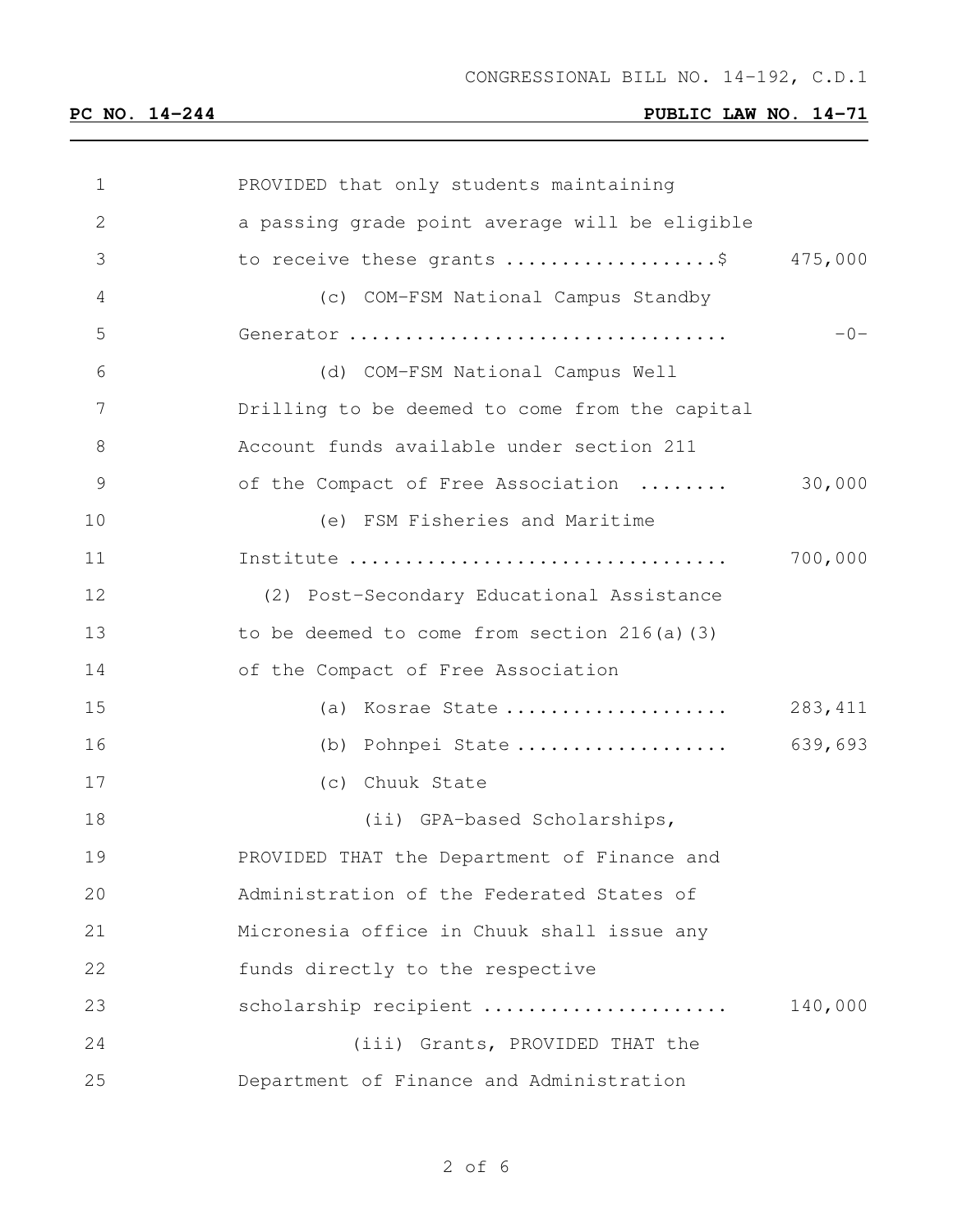| $\mathbf 1$  | of the Federated States of Micronesia office in |         |
|--------------|-------------------------------------------------|---------|
| $\mathbf{2}$ | Chuuk shall issue any funds directly to the     |         |
| 3            | respective scholarship grant recipient  \$      | 773,886 |
| 4            | (d) Yap State                                   |         |
| 5            | (i) Post-Secondary Educational                  |         |
| 6            | assistance                                      | 262,210 |
| 7            | (ii) Scholarships grants for                    |         |
| 8            | Yapese students, with the following conditions: |         |
| 9            | (1) only students maintaining a grade point     |         |
| 10           | average of 2.0 or higher shall be eligible to   |         |
| 11           | receive these grants; (2) taking into           |         |
| 12           | consideration all sources of assistance to      |         |
| 13           | the recipient, no grant funds in excess of      |         |
| 14           | the cost of tuition, room and board shall       |         |
| 15           | be provided to any student; and (3) no more     |         |
| 16           | than \$5,000 of these funds shall be given      |         |
| 17           | to any individual student                       | 95,000  |
| 18           | (e) Graduate Scholarship -                      |         |
| 19           | All States                                      | 100,000 |
| 20           | (3) National Staff Upgrading to be deemed       |         |
| 21           | to come from the capital account funds          |         |
| 22           | available under section 211 of the Compact of   |         |
| 23           | Free Association                                | 50,000  |
| 24           | (4) President's Office Expansion and            |         |
| 25           |                                                 | $-0-$   |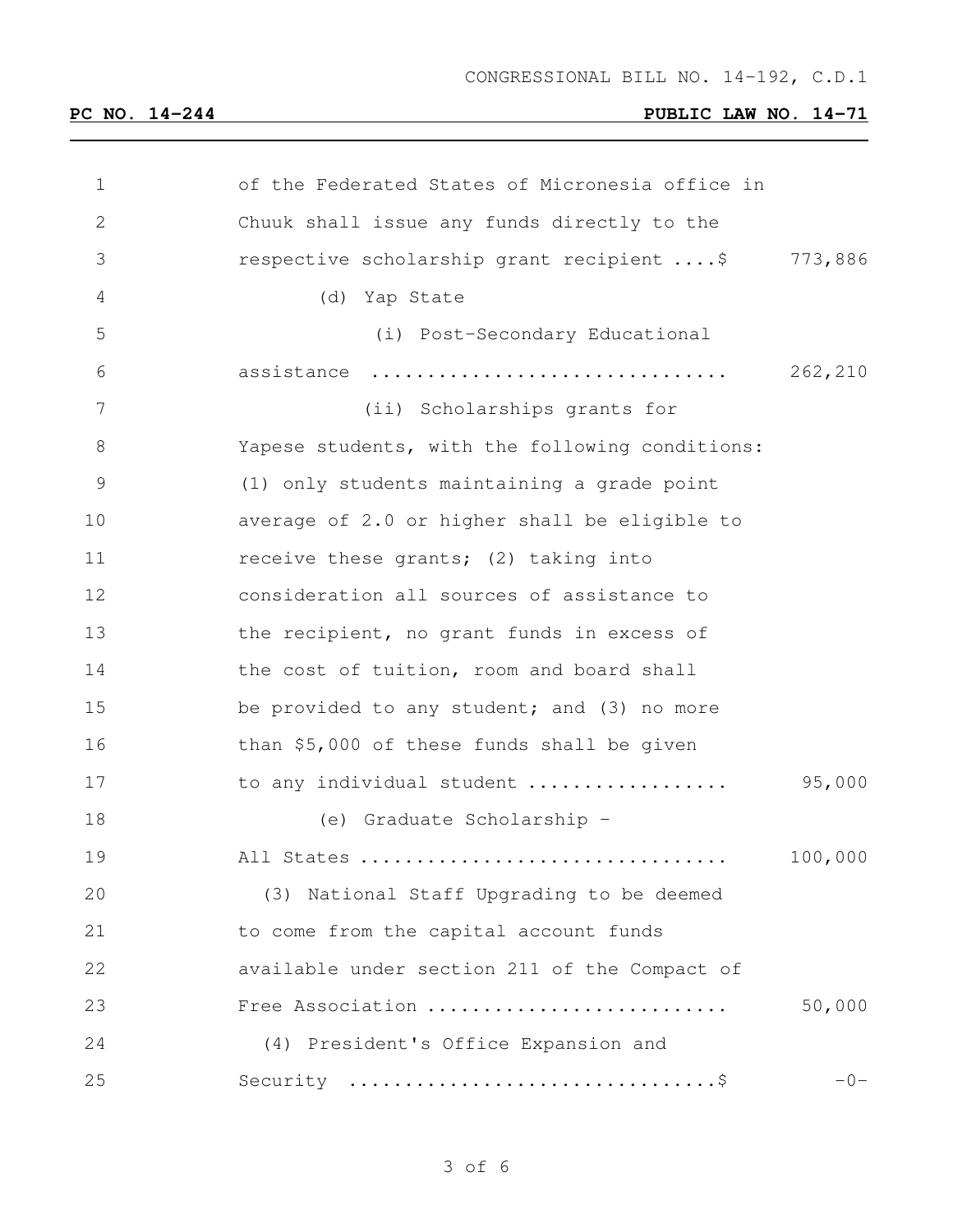| $\mathbf 1$ | (5) FSM Visitors Bureau to be deemed to        |           |
|-------------|------------------------------------------------|-----------|
| 2           | come from the capital account funds available  |           |
| 3           | under section 211 of the Compact of Free       |           |
| 4           | Association                                    | 378,000   |
| 5           | (6) FSM Development Bank - Business            |           |
| 6           | Development Loan Program to be deemed to come  |           |
| 7           | from the capital account funds available       |           |
| 8           | under section 211 of the Compact of            |           |
| 9           | Free Association                               | 1,000,000 |
| 10          | (7) FSM Trust Fund - Account 'S', of which     |           |
| 11          | \$709,640 shall be deemed to come from capital |           |
| 12          | account funds available under section 211,     |           |
| 13          | \$130,506 shall be deemed to come from funds   |           |
| 14          | available under section 214(b), \$1,094,573    |           |
| 15          | shall be deemed to come from funds available   |           |
| 16          | under section $215(a)(2)$ , \$8,000 shall be   |           |
| 17          | deemed to come from funds available under      |           |
| 18          | section $215(b)$ (2) and $$346,462$ shall be   |           |
| 19          | deemed to come from funds available under      |           |
| 20          | section 221(b) of the Compact of Free          |           |
| 21          | Association                                    | 3,000,000 |
| 22          | (8) FSM Household Income and Expenditure       |           |
| 23          |                                                | $-0-$     |
| 24          | (9) M.S. Caroline Voyager Dry-docking to       |           |
| 25          | be deemed to come from the capital account     |           |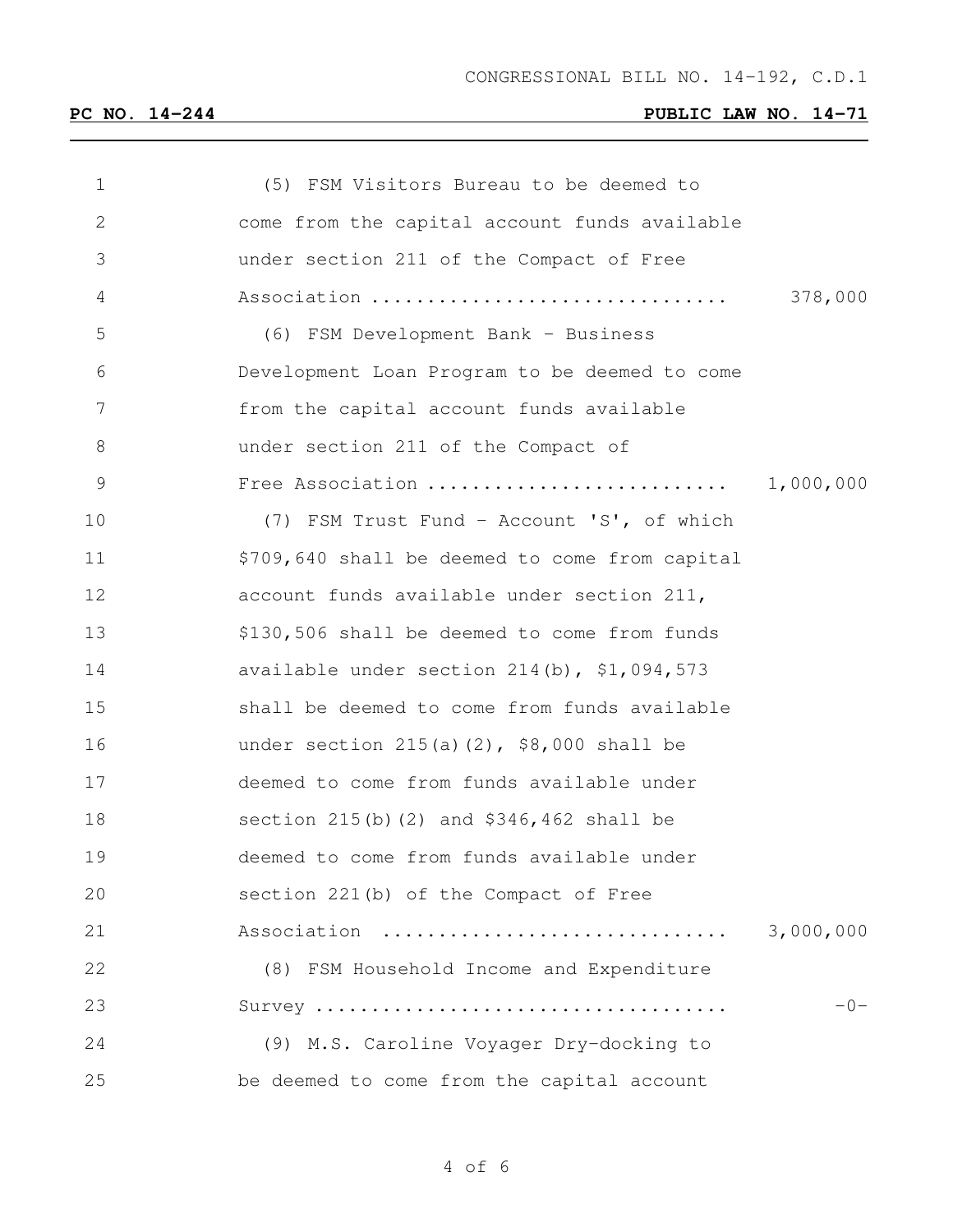| $\mathbf 1$    | funds available under section 211 of the           |         |
|----------------|----------------------------------------------------|---------|
| 2              | Compact of Free Association \$                     | 510,000 |
| 3              | (10) Tuna Commission Building                      |         |
| 4              | Contractual Services                               | 142,000 |
| 5              | (11) EMPAT Phase III, \$64,000 of which            |         |
| 6              | shall be deemed to come from funds available       |         |
| $\overline{7}$ | under section $216(a)$ (3) of the Compact of Free  |         |
| $\,8\,$        | Association                                        | 117,703 |
| $\mathsf 9$    | (12) 3 <sup>rd</sup> Convention of the FSM Coastal |         |
| 10             | Fisheries Consortium                               | 12,239  |
| 11             | (13) FSM Capitol Complex Infrastructure            |         |
| 12             |                                                    | $-0-$   |
| 13             | (14) FSM Public Defender Office Expansion          |         |
| 14             | (Pohnpei Office) to be deemed to come from the     |         |
| 15             | capital account funds available under section      |         |
| 16             | 211 of the Compact of Free Association             | 45,000  |
| 17             | (15) FSM Judiciary Branch Office Renovation        |         |
| 18             | (Chuuk and Yap) to be deemed to come from the      |         |
| 19             | capital account funds available under section      |         |
| 20             | 211 of the Compact of Free Association             | 73,430  |
| 21             | (16) Public Auditor's Office Construction          |         |
| 22             | to be deemed to come from the capital account      |         |
| 23             | funds available under section 211 of the           |         |
| 24             | Compact of Free Association                        | 80,000  |
| 25             | (17) Outer Island Airport Projects to be           |         |